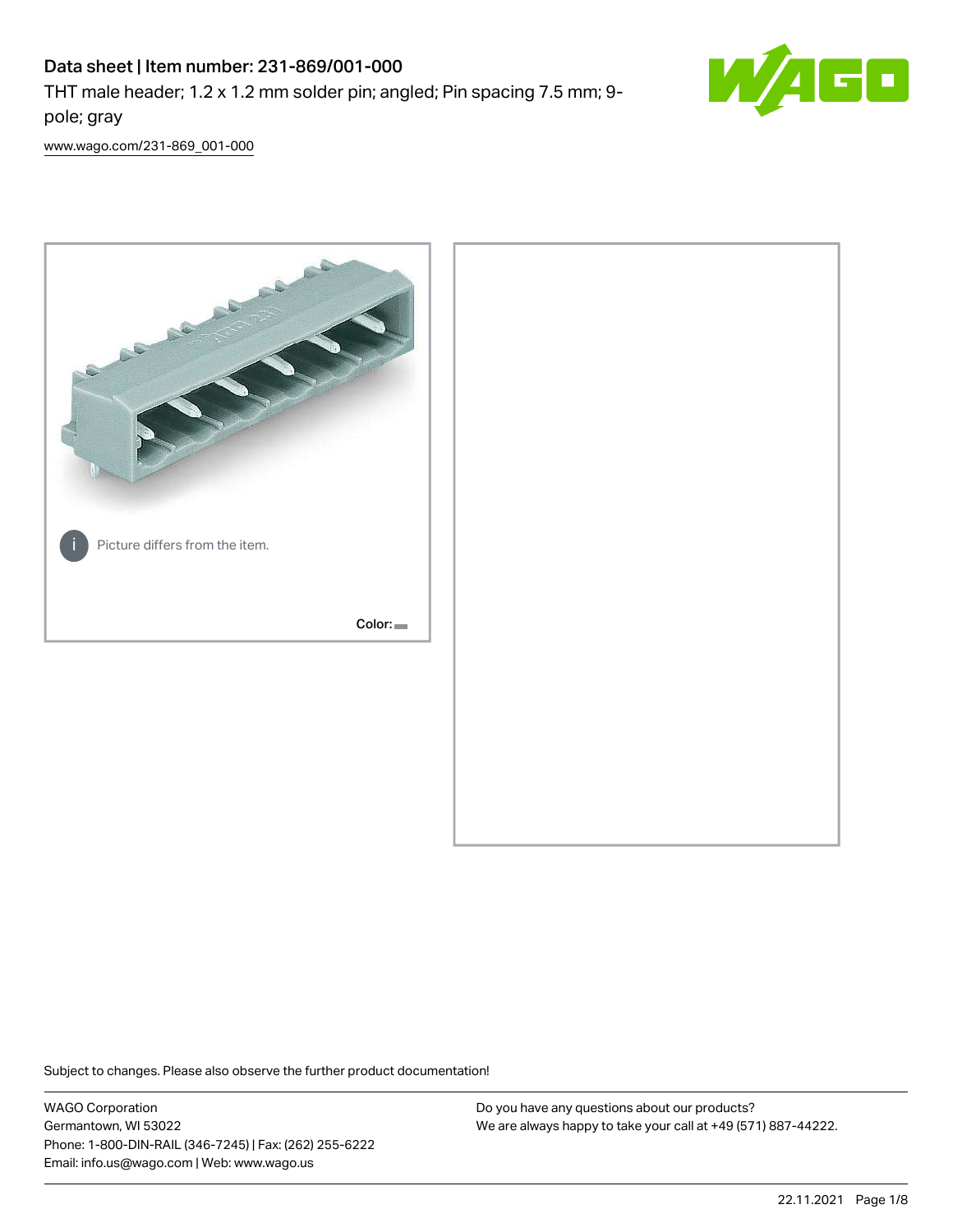



```
L = (pole no. -1) x pin spacing +8.2 mm
```
 $L_1 = L + 5$  mm

```
L_2 = L_1 + 7.4 mm
```
# Item description

- Horizontal or vertical PCB mounting via straight or angled solder pins
- $\blacksquare$ 1.2 x 1.2 mm solder pins allow nominal current up to 16 A, enhancing stability of shorter headers
- **With coding fingers**

Subject to changes. Please also observe the further product documentation! Data

WAGO Corporation Germantown, WI 53022 Phone: 1-800-DIN-RAIL (346-7245) | Fax: (262) 255-6222 Email: info.us@wago.com | Web: www.wago.us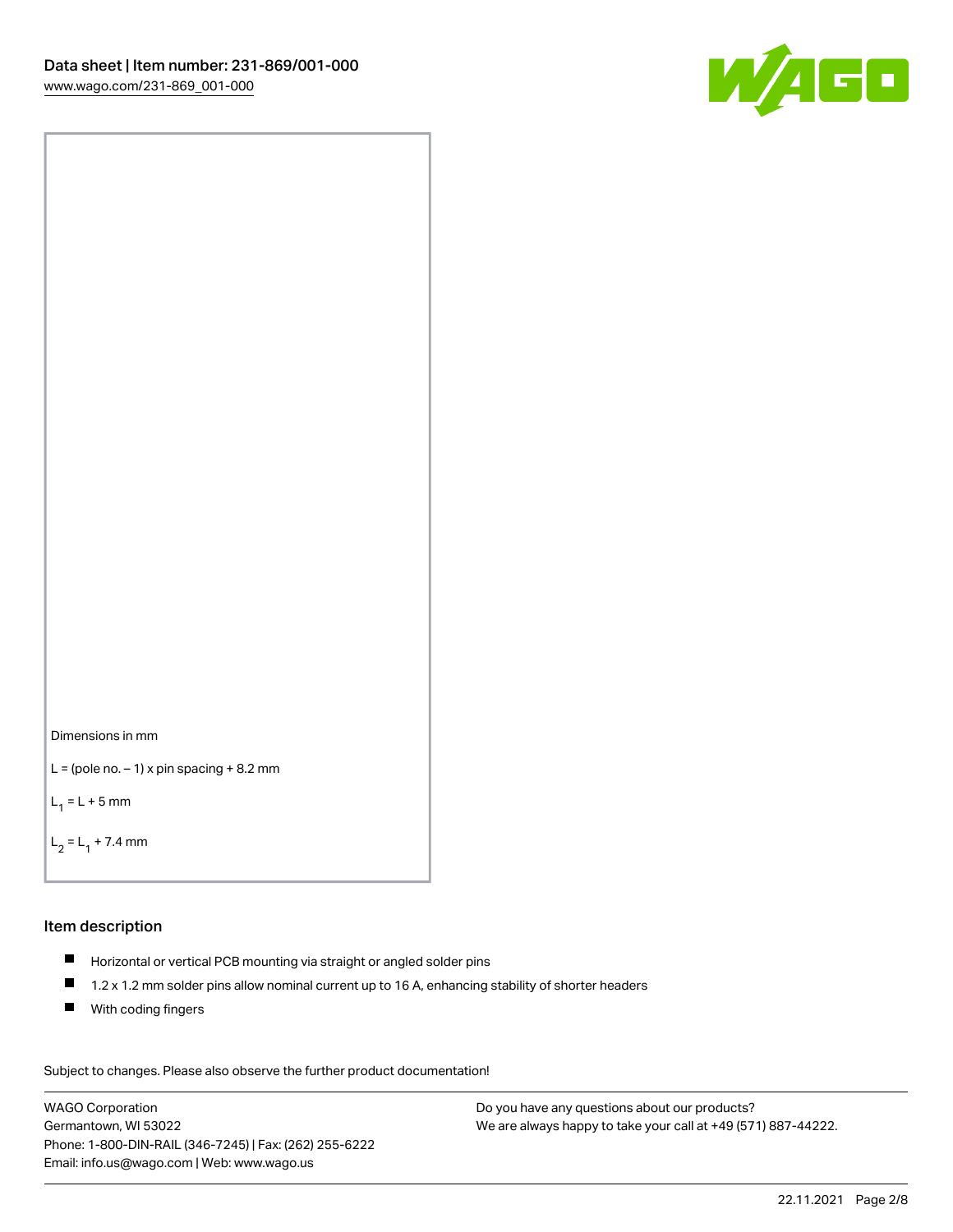

## Data Notes

| Safety information 1 | The <i>MCS – MULTI CONNECTION SYSTEM</i> includes connectors<br>without breaking capacity in accordance with DIN EN 61984. When<br>used as intended, these connectors must not be connected<br>/disconnected when live or under load. The circuit design should<br>ensure header pins, which can be touched, are not live when<br>unmated. |
|----------------------|--------------------------------------------------------------------------------------------------------------------------------------------------------------------------------------------------------------------------------------------------------------------------------------------------------------------------------------------|
| Variants:            | Other pole numbers<br>3.8 mm pin projection for male headers with straight solder pins<br>Gold-plated or partially gold-plated contact surfaces<br>Other versions (or variants) can be requested from WAGO Sales or<br>configured at https://configurator.wago.com/                                                                        |

# Electrical data

# IEC Approvals

| Ratings per                 | IEC/EN 60664-1                                                        |
|-----------------------------|-----------------------------------------------------------------------|
| Rated voltage (III / 3)     | 500 V                                                                 |
| Rated surge voltage (III/3) | 6 kV                                                                  |
| Rated voltage (III/2)       | 630 V                                                                 |
| Rated surge voltage (III/2) | 6 <sub>k</sub> V                                                      |
| Nominal voltage (II/2)      | 1000V                                                                 |
| Rated surge voltage (II/2)  | 6 <sub>k</sub> V                                                      |
| Rated current               | 16A                                                                   |
| Legend (ratings)            | $(III / 2)$ $\triangle$ Overvoltage category III / Pollution degree 2 |

# UL Approvals

| Approvals per                  | UL 1059 |
|--------------------------------|---------|
| Rated voltage UL (Use Group B) | 300 V   |
| Rated current UL (Use Group B) | 15 A    |
| Rated voltage UL (Use Group D) | 300 V   |
| Rated current UL (Use Group D) | 10 A    |

## Ratings per UL

| Rated voltage UL 1977 | 600 V |
|-----------------------|-------|
| Rated current UL 1977 |       |

Subject to changes. Please also observe the further product documentation!

| <b>WAGO Corporation</b>                                | Do you have any questions about our products?                 |
|--------------------------------------------------------|---------------------------------------------------------------|
| Germantown, WI 53022                                   | We are always happy to take your call at +49 (571) 887-44222. |
| Phone: 1-800-DIN-RAIL (346-7245)   Fax: (262) 255-6222 |                                                               |
| Email: info.us@wago.com   Web: www.wago.us             |                                                               |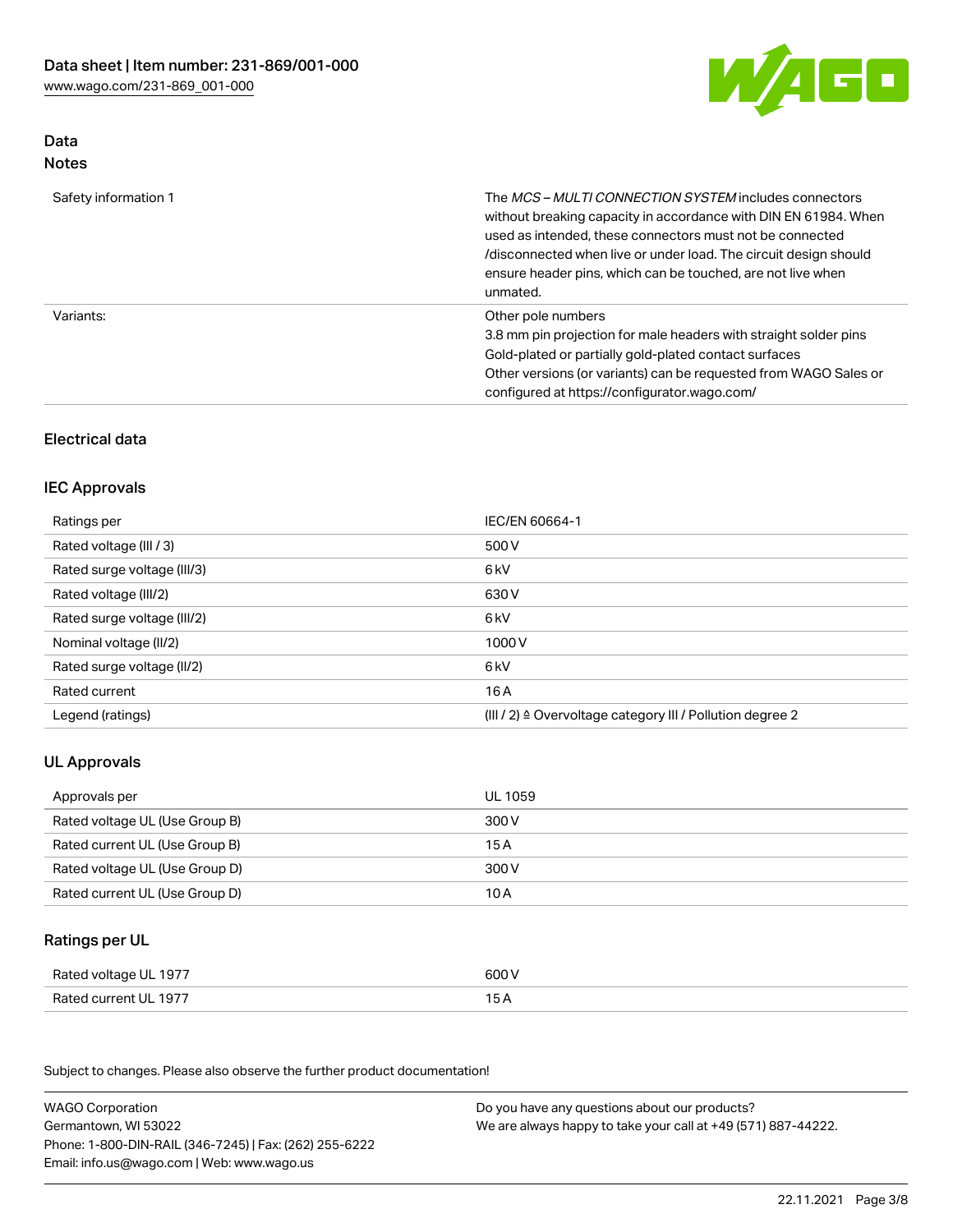

# CSA Approvals

| Approvals per                   | CSA   |
|---------------------------------|-------|
| Rated voltage CSA (Use Group B) | 300 V |
| Rated current CSA (Use Group B) | 15 A  |
| Rated voltage CSA (Use Group D) | 300 V |
| Rated current CSA (Use Group D) | 10 A  |

# Connection data

| Total number of potentials |  |
|----------------------------|--|
| Number of connection types |  |
| Number of levels           |  |

#### Connection 1

| Number of poles |  |
|-----------------|--|
|-----------------|--|

# Physical data

| Pin spacing                          | 7.5 mm / 0.295 inch  |
|--------------------------------------|----------------------|
| Width                                | 68.2 mm / 2.685 inch |
| Height                               | 12.2 mm / 0.48 inch  |
| Height from the surface              | 8.4 mm / 0.331 inch  |
| Depth                                | 12 mm / 0.472 inch   |
| Solder pin length                    | 3.8 <sub>mm</sub>    |
| Solder pin dimensions                | $1.2 \times 1.2$ mm  |
| Drilled hole diameter with tolerance | $17^{(+0.1)}$ mm     |

# Plug-in connection

| Contact type (pluggable connector) | Male connector/plug |
|------------------------------------|---------------------|
| Connector (connection type)        | for PCB             |
| Mismating protection               | No                  |
| Mating direction to the PCB        | 0°                  |
| Locking of plug-in connection      | Without             |

# PCB contact

| PCB Contact            |                                          |
|------------------------|------------------------------------------|
| Solder pin arrangement | over the entire male connector (in-line) |

Subject to changes. Please also observe the further product documentation!

| <b>WAGO Corporation</b>                                | Do you have any questions about our products?                 |
|--------------------------------------------------------|---------------------------------------------------------------|
| Germantown, WI 53022                                   | We are always happy to take your call at +49 (571) 887-44222. |
| Phone: 1-800-DIN-RAIL (346-7245)   Fax: (262) 255-6222 |                                                               |
| Email: info.us@wago.com   Web: www.wago.us             |                                                               |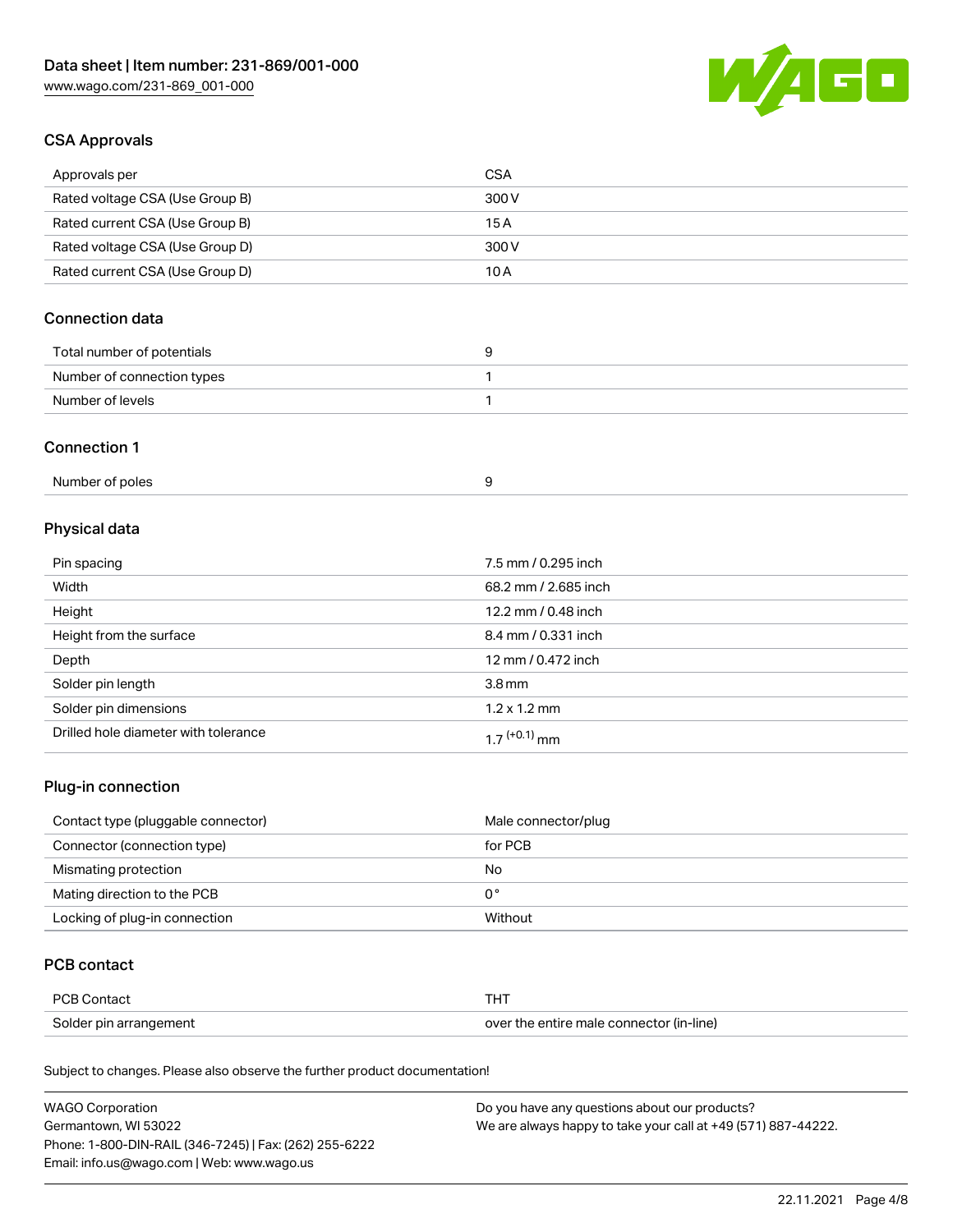

Number of solder pins per potential 1

#### Material data

| Color                       | gray                                    |
|-----------------------------|-----------------------------------------|
| Material group              |                                         |
| Insulation material         | Polyamide (PA66)                        |
| Flammability class per UL94 | V <sub>0</sub>                          |
| Contact material            | Electrolytic copper ( $E_{\text{Cu}}$ ) |
| Contact plating             | tin-plated                              |
| Fire load                   | 0.071 MJ                                |
| Weight                      | 4.1 <sub>g</sub>                        |

### Environmental requirements

Limit temperature range  $-60... +100$  °C

#### Commercial data

| Product Group         | 3 (Multi Conn. System) |
|-----------------------|------------------------|
| PU (SPU)              | 50 Stück               |
| Packaging type        | box                    |
| Country of origin     | DE                     |
| <b>GTIN</b>           | 4044918932233          |
| Customs tariff number | 8536694040             |

## Approvals / Certificates

#### Country specific Approvals

| Logo                | Approval                                            | <b>Additional Approval Text</b> | Certificate<br>name |
|---------------------|-----------------------------------------------------|---------------------------------|---------------------|
|                     | <b>CB</b><br><b>DEKRA Certification B.V.</b>        | IEC 61984                       | NL-39756            |
|                     | <b>CSA</b><br>DEKRA Certification B.V.              | C <sub>22.2</sub>               | 1466354             |
| EMA<br><b>INEUR</b> | <b>KEMA/KEUR</b><br><b>DEKRA Certification B.V.</b> | EN 61984                        | 2190761.01          |

Subject to changes. Please also observe the further product documentation!

| <b>WAGO Corporation</b>                                | Do you have any questions about our products?                 |
|--------------------------------------------------------|---------------------------------------------------------------|
| Germantown, WI 53022                                   | We are always happy to take your call at +49 (571) 887-44222. |
| Phone: 1-800-DIN-RAIL (346-7245)   Fax: (262) 255-6222 |                                                               |
| Email: info.us@wago.com   Web: www.wago.us             |                                                               |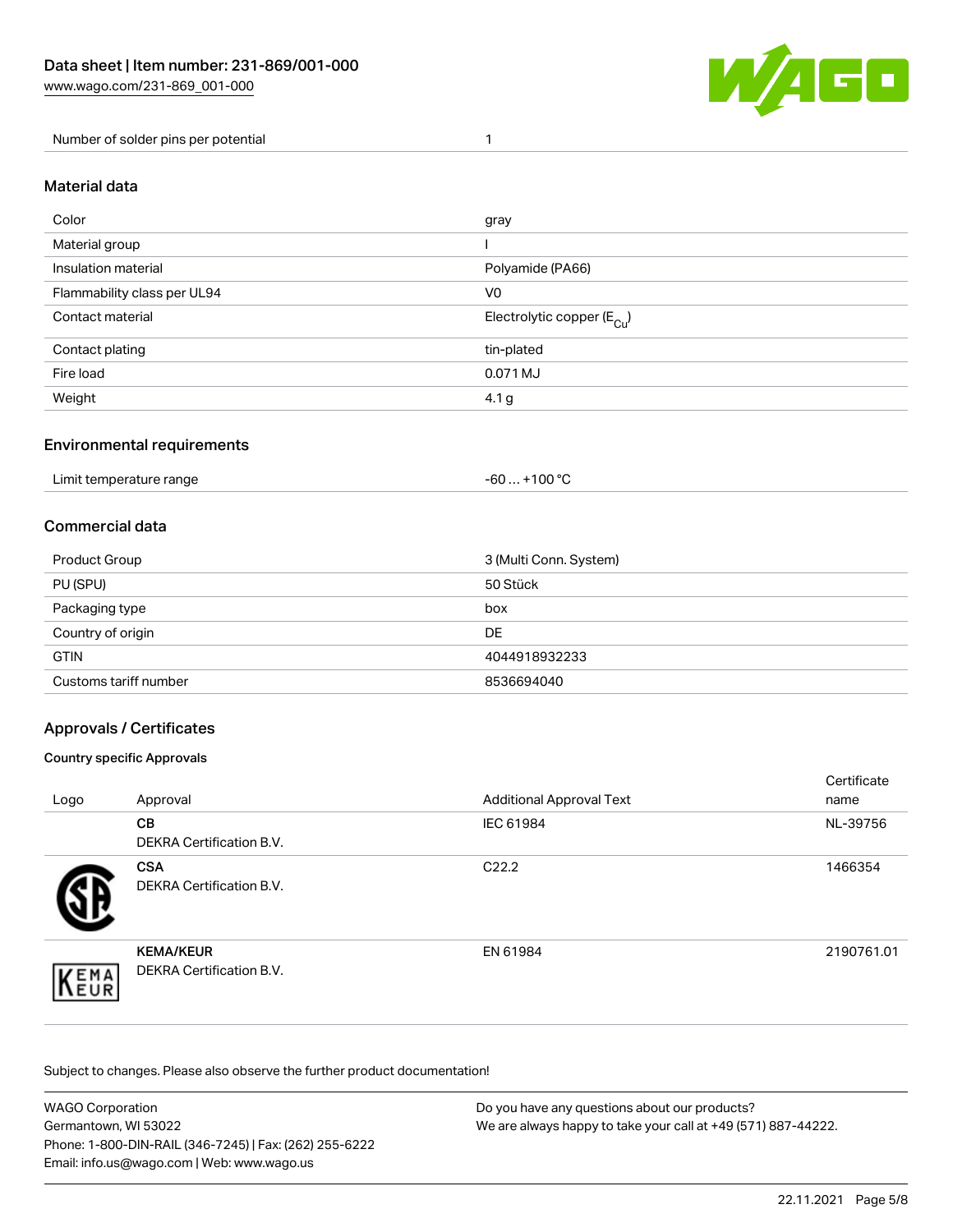

#### Ship Approvals

| Logo                | Approval                                    | <b>Additional Approval Text</b> | Certificate<br>name                |
|---------------------|---------------------------------------------|---------------------------------|------------------------------------|
| ABS                 | <b>ABS</b><br>American Bureau of Shipping   | $\overline{\phantom{a}}$        | $19 -$<br>HG1869876-<br><b>PDA</b> |
| <b>BUREAU</b>       | BV<br>Bureau Veritas S.A.                   | IEC 60998                       | 11915/D0<br>BV                     |
| <b>UL-Approvals</b> |                                             |                                 |                                    |
| Logo                | Approval                                    | <b>Additional Approval Text</b> | Certificate<br>name                |
|                     | <b>UR</b><br>Underwriters Laboratories Inc. | UL 1059                         | E45172                             |
|                     | <b>UR</b><br>Underwriters Laboratories Inc. | <b>UL 1977</b>                  | E45171                             |

#### Counterpart

| Item no.231-209/026-000                                                         | www.wago.com/231-209/026-000 |
|---------------------------------------------------------------------------------|------------------------------|
| Female plug; 9-pole; 12 AWG max; pin spacing 7.5 mm; 1 conductor per pole; gray |                              |

## Optional accessories

#### Coding

| Intermediate plate                                                                                                                                                                                                                   |                                                                  |                      |  |
|--------------------------------------------------------------------------------------------------------------------------------------------------------------------------------------------------------------------------------------|------------------------------------------------------------------|----------------------|--|
| <b>CONTROLL BY CONTROLL BY CONTROLL BY CONTROLL</b>                                                                                                                                                                                  | ltem no.: 231-500<br>Spacer; for formation of groups; light gray | www.wago.com/231-500 |  |
| Coding                                                                                                                                                                                                                               |                                                                  |                      |  |
| <b>Contract Contract Contract Contract Contract Contract Contract Contract Contract Contract Contract Contract Contract Contract Contract Contract Contract Contract Contract Contract Contract Contract Contract Contract Contr</b> | Item no.: 231-130<br>Coding key; snap-on type; light gray        | www.wago.com/231-130 |  |

.<br>Subject to changes. Please also observe the further product documentation!

WAGO Corporation Germantown, WI 53022 Phone: 1-800-DIN-RAIL (346-7245) | Fax: (262) 255-6222 Email: info.us@wago.com | Web: www.wago.us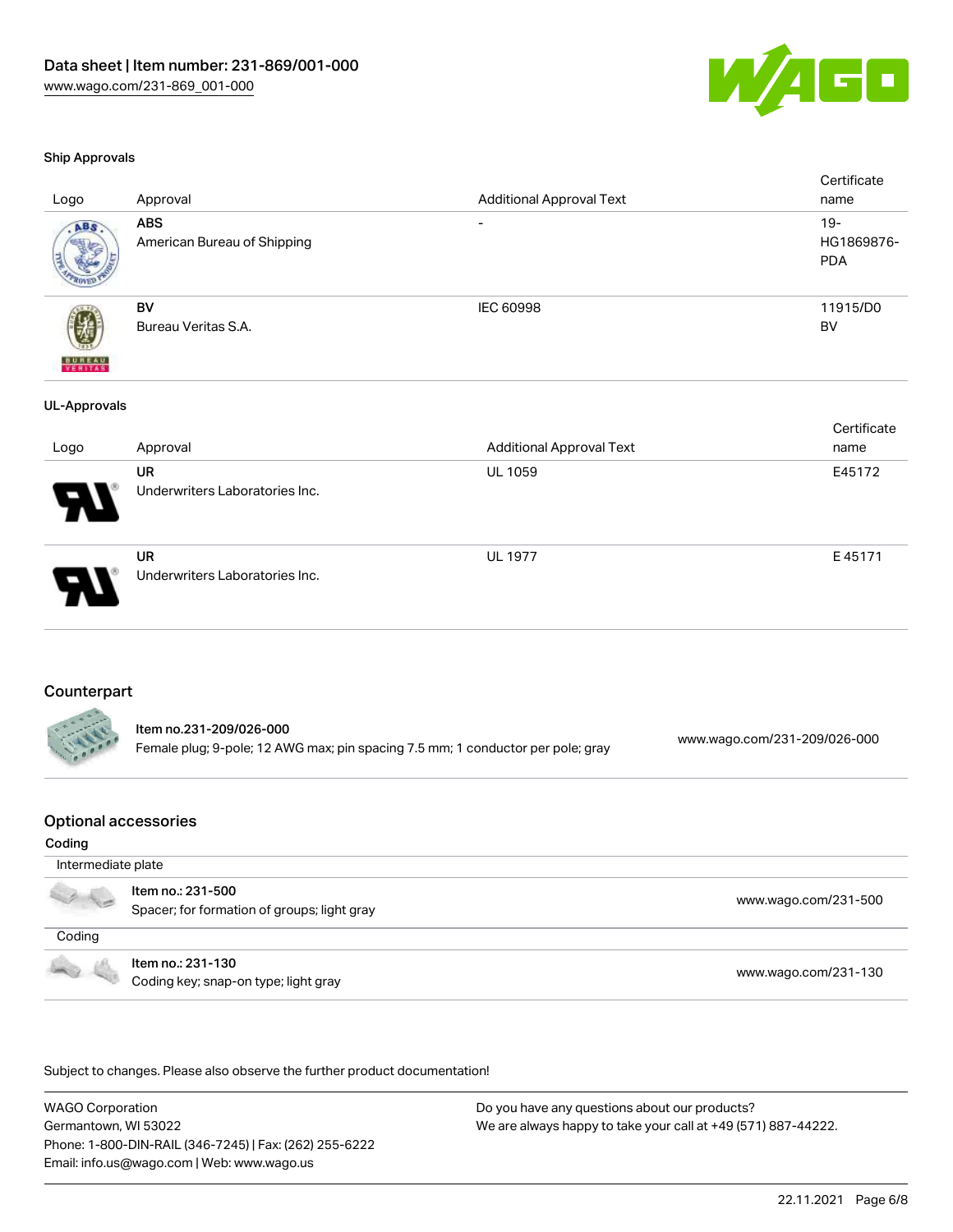

# **Downloads** Documentation

| <b>Additional Information</b><br>Technical explanations                                                                                                                | 2019 Apr 3 | pdf<br>2.0 MB | Download |
|------------------------------------------------------------------------------------------------------------------------------------------------------------------------|------------|---------------|----------|
|                                                                                                                                                                        |            |               |          |
| <b>CAD files</b>                                                                                                                                                       |            |               |          |
| CAD data                                                                                                                                                               |            |               |          |
| 2D/3D Models 231-869/001-000                                                                                                                                           |            | <b>URL</b>    | Download |
| <b>CAE</b> data                                                                                                                                                        |            |               |          |
| EPLAN Data Portal 231-869/001-000                                                                                                                                      |            | URL           | Download |
| ZUKEN Portal 231-869/001-000                                                                                                                                           |            | <b>URL</b>    | Download |
| EPLAN Data Portal 231-869/001-000                                                                                                                                      |            | <b>URL</b>    | Download |
| <b>PCB Design</b>                                                                                                                                                      |            |               |          |
| Symbol and Footprint 231-869/001-000                                                                                                                                   |            | <b>URL</b>    | Download |
| CAx data for your PCB design, consisting of "schematic symbols and PCB footprints",<br>allow easy integration of the WAGO component into your development environment. |            |               |          |
| Supported formats:                                                                                                                                                     |            |               |          |
| ш<br>Accel EDA 14 & 15                                                                                                                                                 |            |               |          |
| ш<br>Altium 6 to current version                                                                                                                                       |            |               |          |
| П<br>Cadence Allegro                                                                                                                                                   |            |               |          |
| ш<br>DesignSpark                                                                                                                                                       |            |               |          |
| Eagle Libraries                                                                                                                                                        |            |               |          |
| KiCad                                                                                                                                                                  |            |               |          |
| Ш<br>Mentor Graphics BoardStation                                                                                                                                      |            |               |          |
| П<br>Mentor Graphics Design Architect                                                                                                                                  |            |               |          |
| ш<br>Mentor Graphics Design Expedition 99 and 2000                                                                                                                     |            |               |          |
| ш<br>OrCAD 9.X PCB and Capture                                                                                                                                         |            |               |          |
| PADS PowerPCB 3, 3.5, 4.X, and 5.X                                                                                                                                     |            |               |          |
| ш<br>PADS PowerPCB and PowerLogic 3.0                                                                                                                                  |            |               |          |
| ш<br>PCAD 2000, 2001, 2002, 2004, and 2006                                                                                                                             |            |               |          |
|                                                                                                                                                                        |            |               |          |
| Subject to changes. Please also observe the further product documentation!                                                                                             |            |               |          |

WAGO Corporation Germantown, WI 53022 Phone: 1-800-DIN-RAIL (346-7245) | Fax: (262) 255-6222 Email: info.us@wago.com | Web: www.wago.us